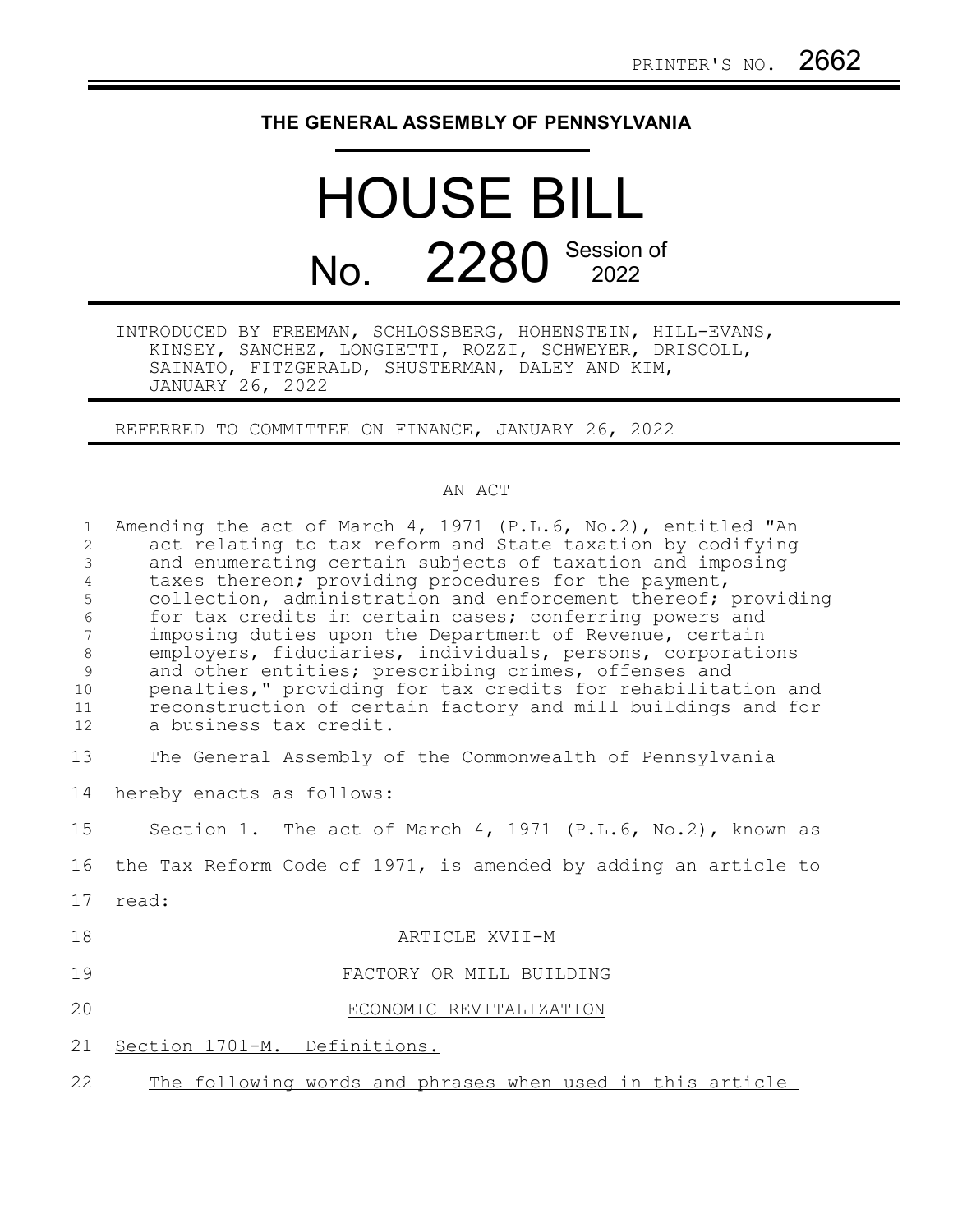| 1  | shall have the meanings given to them in this section unless the |  |  |  |  |  |  |  |  |  |
|----|------------------------------------------------------------------|--|--|--|--|--|--|--|--|--|
| 2  | context clearly indicates otherwise:                             |  |  |  |  |  |  |  |  |  |
| 3  | <u>"Certifiable building." A factory or mill complex or a</u>    |  |  |  |  |  |  |  |  |  |
| 4  | building the use of which conforms to the comprehensive plan and |  |  |  |  |  |  |  |  |  |
| 5  | local land use management ordinances of the municipality in      |  |  |  |  |  |  |  |  |  |
| 6  | which the factory or mill complex or building is located and     |  |  |  |  |  |  |  |  |  |
| 7  | that:                                                            |  |  |  |  |  |  |  |  |  |
| 8  | was constructed prior to January 1, 1960;<br>(1)                 |  |  |  |  |  |  |  |  |  |
| 9  | (2)<br>has at least one floor, excluding a basement;             |  |  |  |  |  |  |  |  |  |
| 10 | (3)<br>has been, is or will be used primarily for                |  |  |  |  |  |  |  |  |  |
| 11 | manufacturing, processing, wholesale trade and other             |  |  |  |  |  |  |  |  |  |
| 12 | commercial purposes;                                             |  |  |  |  |  |  |  |  |  |
| 13 | is proposed for substantial rehabilitation;<br>(4)               |  |  |  |  |  |  |  |  |  |
| 14 | has been at a minimum 75% vacant for a minimum of 24<br>(5)      |  |  |  |  |  |  |  |  |  |
| 15 | months at the time of submission by the municipality;            |  |  |  |  |  |  |  |  |  |
| 16 | is designated by the municipality for consideration<br>(6)       |  |  |  |  |  |  |  |  |  |
| 17 | as a certifiable building as provided in this article; and       |  |  |  |  |  |  |  |  |  |
| 18 | meets any other requirement established by the<br>(7)            |  |  |  |  |  |  |  |  |  |
| 19 | department.                                                      |  |  |  |  |  |  |  |  |  |
| 20 | "Certified building." A building with respect to which the       |  |  |  |  |  |  |  |  |  |
| 21 | Department of Community and Economic Development has issued a    |  |  |  |  |  |  |  |  |  |
| 22 | written notice of final designation as a certified building in   |  |  |  |  |  |  |  |  |  |
| 23 | accordance with section 1703-M.                                  |  |  |  |  |  |  |  |  |  |
| 24 | "Certified building owner." An individual, partnership,          |  |  |  |  |  |  |  |  |  |
| 25 | corporation, limited liability company or other entity which is  |  |  |  |  |  |  |  |  |  |
| 26 | the owner of record of a certified building and may include one  |  |  |  |  |  |  |  |  |  |
| 27 | or more successors in title to the owner of the building at the  |  |  |  |  |  |  |  |  |  |
| 28 | time the building received written notice of final designation   |  |  |  |  |  |  |  |  |  |
| 29 | as a certified building in accordance with section 1703-M. The   |  |  |  |  |  |  |  |  |  |
| 30 | term includes the owner of a leasehold interest with a minimum   |  |  |  |  |  |  |  |  |  |
|    |                                                                  |  |  |  |  |  |  |  |  |  |

20220HB2280PN2662 - 2 -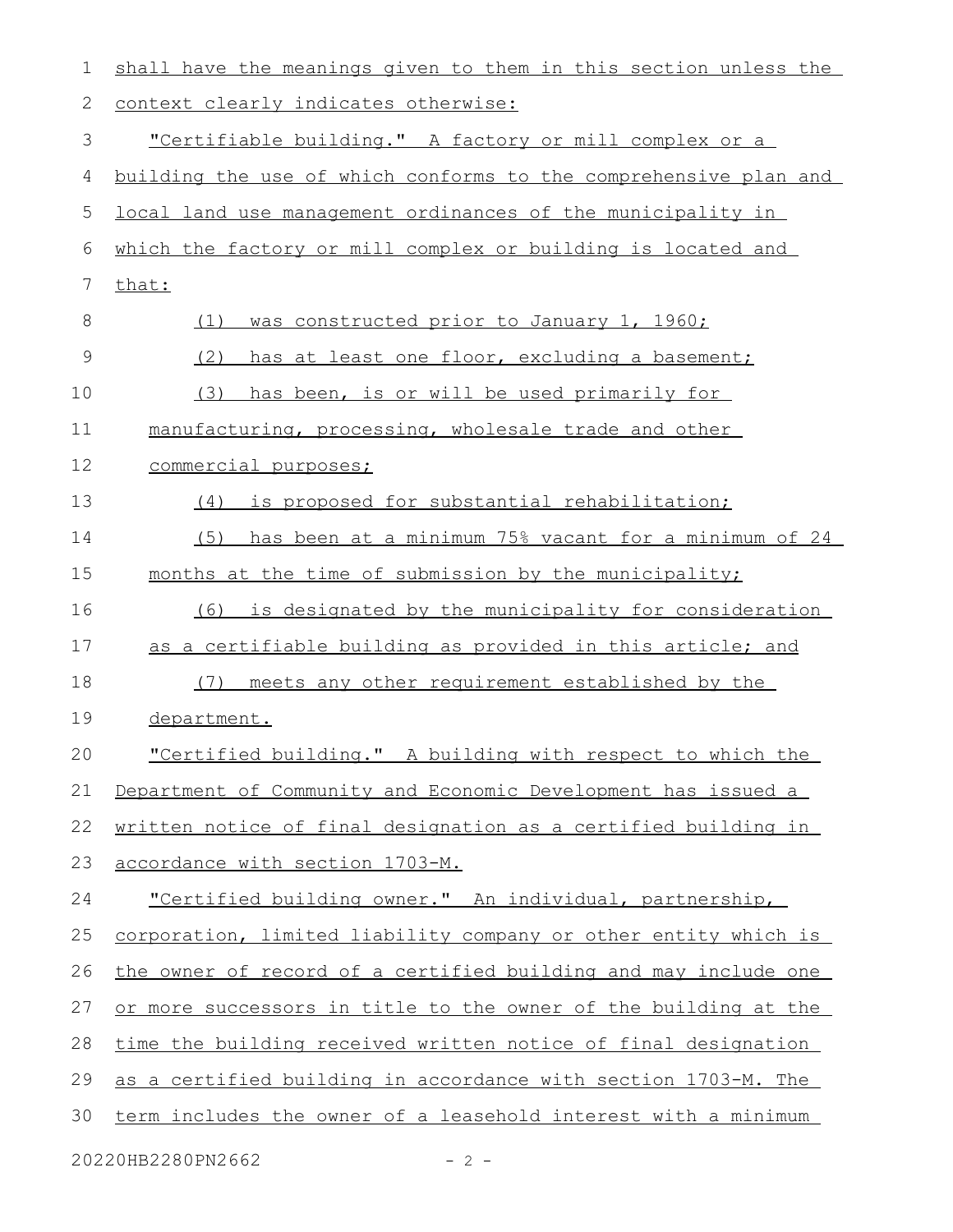| $\mathbf 1$ | term of 30 years, with respect to which a memorandum of lease   |  |  |  |  |  |  |  |  |  |  |
|-------------|-----------------------------------------------------------------|--|--|--|--|--|--|--|--|--|--|
| 2           | has been recorded in the office of the recorder of deeds of the |  |  |  |  |  |  |  |  |  |  |
| 3           | county.                                                         |  |  |  |  |  |  |  |  |  |  |
| 4           | "Department." The Department of Community and Economic          |  |  |  |  |  |  |  |  |  |  |
| 5           | Development of the Commonwealth.                                |  |  |  |  |  |  |  |  |  |  |
| $6\,$       | "Eligible business." Any business, corporation, sole            |  |  |  |  |  |  |  |  |  |  |
| 7           | proprietorship, partnership, limited partnership or limited     |  |  |  |  |  |  |  |  |  |  |
| $\,8\,$     | liability company or other entity that:                         |  |  |  |  |  |  |  |  |  |  |
| $\mathsf 9$ | (1) is located in a certified building after the                |  |  |  |  |  |  |  |  |  |  |
| 10          | building has undergone substantial rehabilitation;              |  |  |  |  |  |  |  |  |  |  |
| 11          | (2)<br>is engaged principally in manufacturing, processing,     |  |  |  |  |  |  |  |  |  |  |
| 12          | wholesale trade or other commercial business activities;        |  |  |  |  |  |  |  |  |  |  |
| 13          | has total Pennsylvania salaries and wages that<br>(3)           |  |  |  |  |  |  |  |  |  |  |
| 14          | exceed the total Pennsylvania salaries and wages paid to its    |  |  |  |  |  |  |  |  |  |  |
| 15          | employees in the prior calendar year;                           |  |  |  |  |  |  |  |  |  |  |
| 16          | has received certification from the department in<br>(4)        |  |  |  |  |  |  |  |  |  |  |
| 17          | accordance with rules and regulations of the department; and    |  |  |  |  |  |  |  |  |  |  |
| 18          | (5) as part of its annual certification:                        |  |  |  |  |  |  |  |  |  |  |
| 19          | obtains certificates of good standing from the<br>(i)           |  |  |  |  |  |  |  |  |  |  |
| 20          | Department of Revenue, the Corporation Bureau of the            |  |  |  |  |  |  |  |  |  |  |
| 21          | Department of State and the appropriate municipal               |  |  |  |  |  |  |  |  |  |  |
| 22          | authority;                                                      |  |  |  |  |  |  |  |  |  |  |
| 23          | (ii) provides the department an affidavit stating               |  |  |  |  |  |  |  |  |  |  |
| 24          | under oath that the entity seeking certification as an          |  |  |  |  |  |  |  |  |  |  |
| 25          | eligible business has not within the preceding 12 months        |  |  |  |  |  |  |  |  |  |  |
| 26          | from the date of application for certification changed          |  |  |  |  |  |  |  |  |  |  |
| 27          | its legal status or location solely for the purpose of          |  |  |  |  |  |  |  |  |  |  |
| 28          | gaining favorable treatment under this article; and             |  |  |  |  |  |  |  |  |  |  |
| 29          | (iii) meets any other requirement as may be set                 |  |  |  |  |  |  |  |  |  |  |
| 30          | forth by the department.                                        |  |  |  |  |  |  |  |  |  |  |

20220HB2280PN2662 - 3 -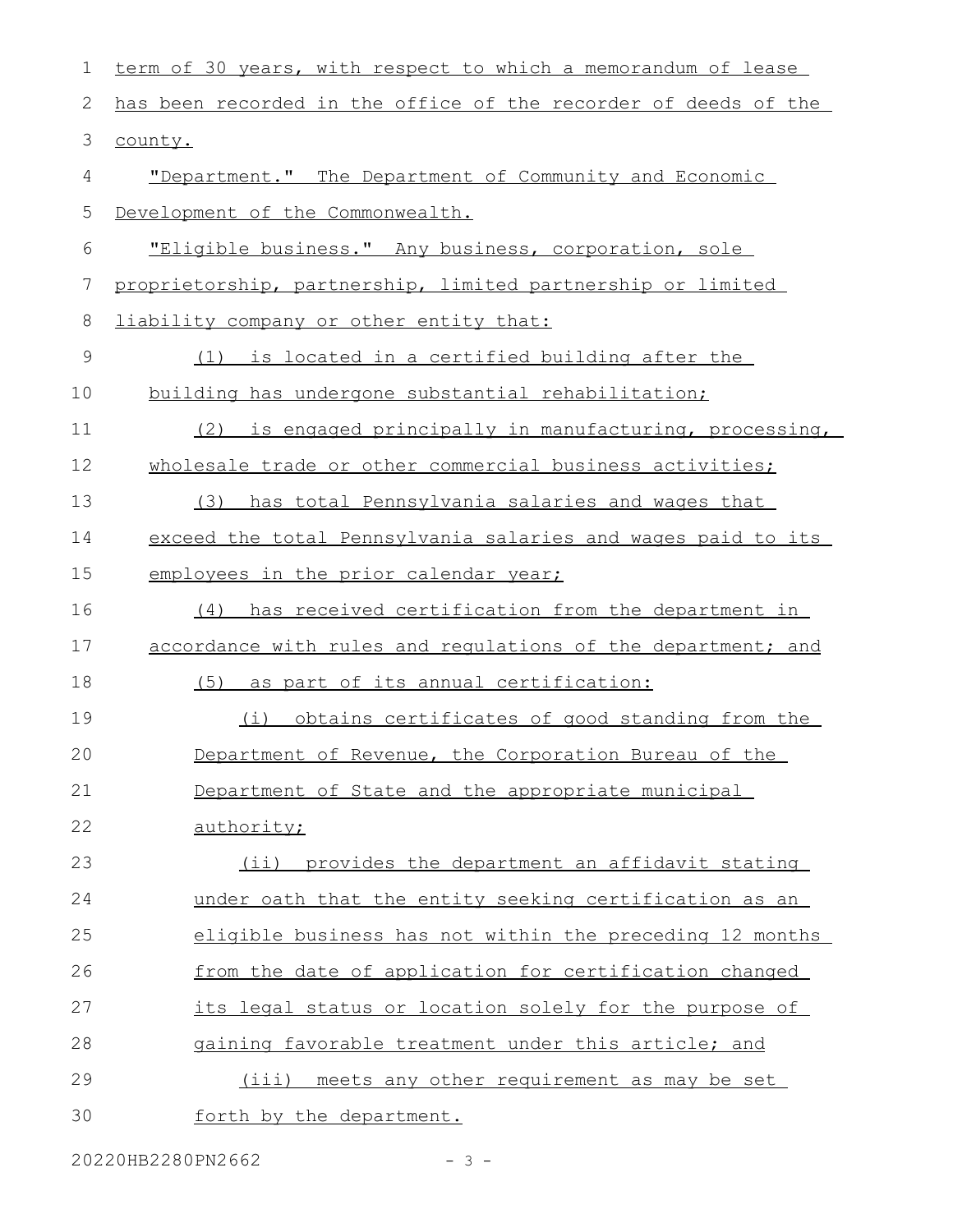| $\mathbf 1$  | "Factory or mill complex." One or more factory or mill          |  |  |  |  |  |  |  |  |
|--------------|-----------------------------------------------------------------|--|--|--|--|--|--|--|--|
| $\mathbf{2}$ | buildings, located on the same or contiguous parcels of land,   |  |  |  |  |  |  |  |  |
| 3            | each of which, at one time, had the same owner or owners.       |  |  |  |  |  |  |  |  |
| 4            | "Municipality." A city, borough, incorporated town or           |  |  |  |  |  |  |  |  |
| 5            | township.                                                       |  |  |  |  |  |  |  |  |
| 6            | "Qualified employee." A full-time employee of an eligible       |  |  |  |  |  |  |  |  |
| 7            | business whose business activity originates and terminates from |  |  |  |  |  |  |  |  |
| 8            | within the eligible business and certified building on a daily  |  |  |  |  |  |  |  |  |
| 9            | basis, who is employed by the eligible business at the end of   |  |  |  |  |  |  |  |  |
| 10           | the calendar year and who is a resident of this Commonwealth.   |  |  |  |  |  |  |  |  |
| 11           | "Qualified tax liability." Tax liability imposed on a           |  |  |  |  |  |  |  |  |
| 12           | taxpayer under Article III, IV, VI, VII, VIII, IX, XI or XV,    |  |  |  |  |  |  |  |  |
| 13           | excluding any tax withheld by an employer under Article III.    |  |  |  |  |  |  |  |  |
| 14           | "Rehabilitation and reconstruction costs." As follows:          |  |  |  |  |  |  |  |  |
| 15           | (1) Only those amounts incurred and paid by the                 |  |  |  |  |  |  |  |  |
| 16           | certified building owner, after issuance of the notice of       |  |  |  |  |  |  |  |  |
| 17           | final designation of the building, solely and exclusively for   |  |  |  |  |  |  |  |  |
| 18           | the rehabilitation of the certified building and which are      |  |  |  |  |  |  |  |  |
| 19           | incurred and paid by the certified building owner to acquire    |  |  |  |  |  |  |  |  |
| 20           | tangible personal property and structural components of the     |  |  |  |  |  |  |  |  |
| 21           | certified building which:                                       |  |  |  |  |  |  |  |  |
| 22           | (i) are depreciated under section 167 of the                    |  |  |  |  |  |  |  |  |
| 23           | Internal Revenue Code of 1986 (Public Law 99-514, 26            |  |  |  |  |  |  |  |  |
| 24           | <u>U.S.C. § 167);</u>                                           |  |  |  |  |  |  |  |  |
| 25           | (ii) have a useful life of three years or more as               |  |  |  |  |  |  |  |  |
| 26           | evidenced by the tax depreciation method taken and shown        |  |  |  |  |  |  |  |  |
| 27           | on the Federal tax return of the certified building             |  |  |  |  |  |  |  |  |
| 28           | owner; and                                                      |  |  |  |  |  |  |  |  |
| 29           | (iii) are acquired by purchase as defined in section            |  |  |  |  |  |  |  |  |
| 30           | 179(d) of the Internal Revenue Code of 1986 (26 U.S.C. §        |  |  |  |  |  |  |  |  |
|              |                                                                 |  |  |  |  |  |  |  |  |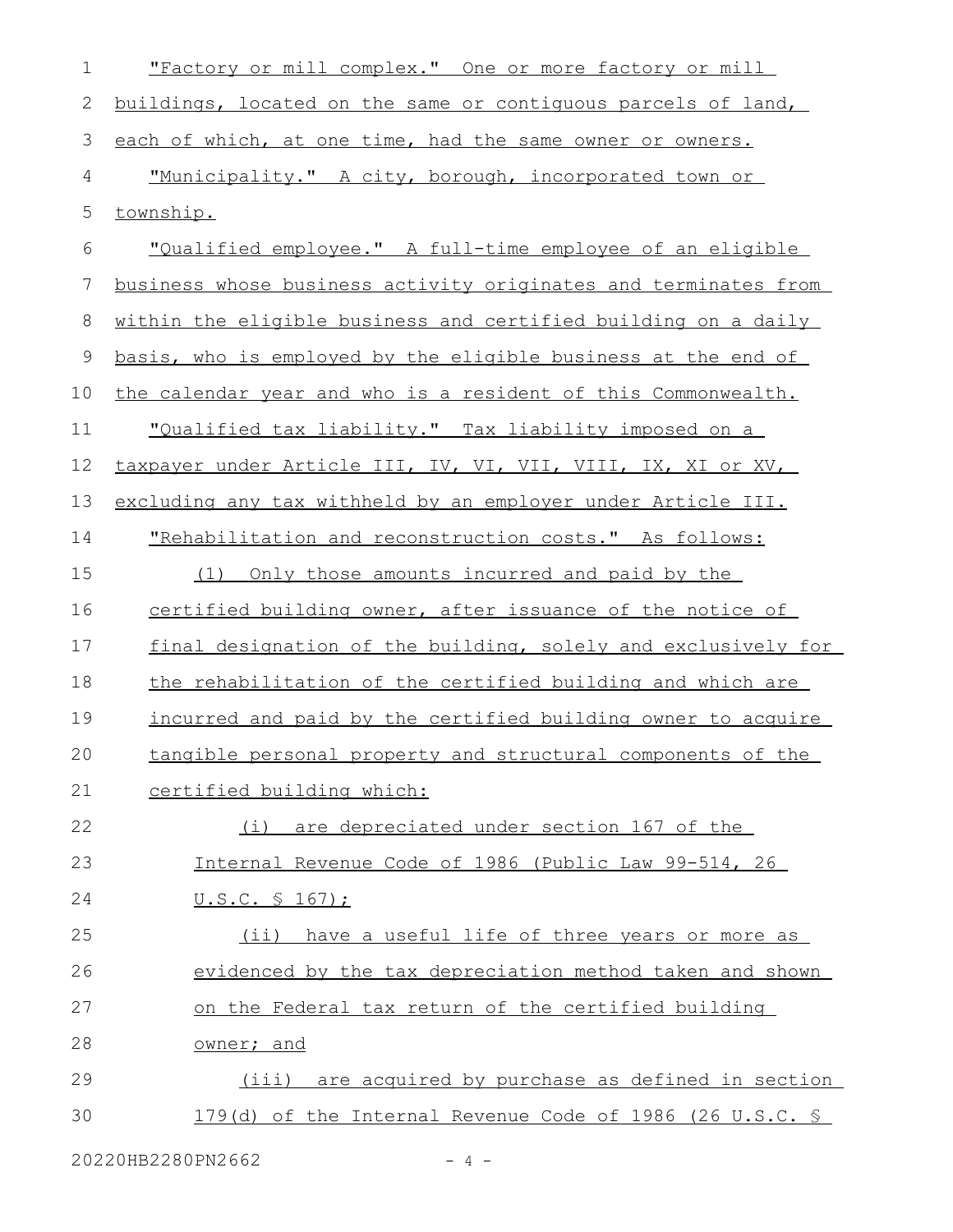$179(d)$ .

1

| $\overline{2}$ | The term does not include amounts incurred or paid<br>(2)              |  |  |  |  |  |  |  |  |  |
|----------------|------------------------------------------------------------------------|--|--|--|--|--|--|--|--|--|
| 3              | with respect to tangible personal property and structural              |  |  |  |  |  |  |  |  |  |
| $\overline{4}$ | components of the certified building which the certified               |  |  |  |  |  |  |  |  |  |
| 5              | building owner leases from any other person or corporation.            |  |  |  |  |  |  |  |  |  |
| 6              | For purposes of this paragraph, any contract or agreement to           |  |  |  |  |  |  |  |  |  |
| 7              | lease or rent or for a license to use the property shall be            |  |  |  |  |  |  |  |  |  |
| 8              | considered a lease unless the contract or agreement is                 |  |  |  |  |  |  |  |  |  |
| 9              | treated for Federal income tax purposes of the certified               |  |  |  |  |  |  |  |  |  |
| 10             | building owner as an installment purchase rather than a                |  |  |  |  |  |  |  |  |  |
| 11             | lease.                                                                 |  |  |  |  |  |  |  |  |  |
| 12             | "Salaries and wages." Salaries, wages, tips and other                  |  |  |  |  |  |  |  |  |  |
| 13             | compensation as defined in section 61 of the Internal Revenue          |  |  |  |  |  |  |  |  |  |
| 14             | Code of 1986 (Public Law 99-514, 26 U.S.C. § 61).                      |  |  |  |  |  |  |  |  |  |
| 15             | "Substantial rehabilitation." Rehabilitation and                       |  |  |  |  |  |  |  |  |  |
| 16             | <u>reconstruction costs of a certified building in a dollar amount</u> |  |  |  |  |  |  |  |  |  |
| 17             | that equals or exceeds 20% of the market value of the certified        |  |  |  |  |  |  |  |  |  |
| 18             | building prior to rehabilitation or reconstruction, as the prior       |  |  |  |  |  |  |  |  |  |
| 19             | market value is determined by a Commonwealth licensed and              |  |  |  |  |  |  |  |  |  |
| 20             | certified appraiser who is independent of the certified building       |  |  |  |  |  |  |  |  |  |
| 21             | owner or owners and their affiliated corporations and any              |  |  |  |  |  |  |  |  |  |
| 22             | tenants of the certified building and their affiliated                 |  |  |  |  |  |  |  |  |  |
| 23             | corporations.                                                          |  |  |  |  |  |  |  |  |  |
| 24             | Section 1702-M. Building certification process.                        |  |  |  |  |  |  |  |  |  |
| 25             | Initial consideration.--A municipality shall submit to<br>(a)          |  |  |  |  |  |  |  |  |  |
| 26             | the department a list of industrial factory or mill structures         |  |  |  |  |  |  |  |  |  |
| 27             | located within the municipality for consideration by the               |  |  |  |  |  |  |  |  |  |
| 28             | department as to whether any of these structures qualify as            |  |  |  |  |  |  |  |  |  |
| 29             | certifiable buildings. The department shall notify the                 |  |  |  |  |  |  |  |  |  |
| 30             | municipality as to which structures qualify as certifiable             |  |  |  |  |  |  |  |  |  |
|                | 20220HB2280PN2662<br>$-5 -$                                            |  |  |  |  |  |  |  |  |  |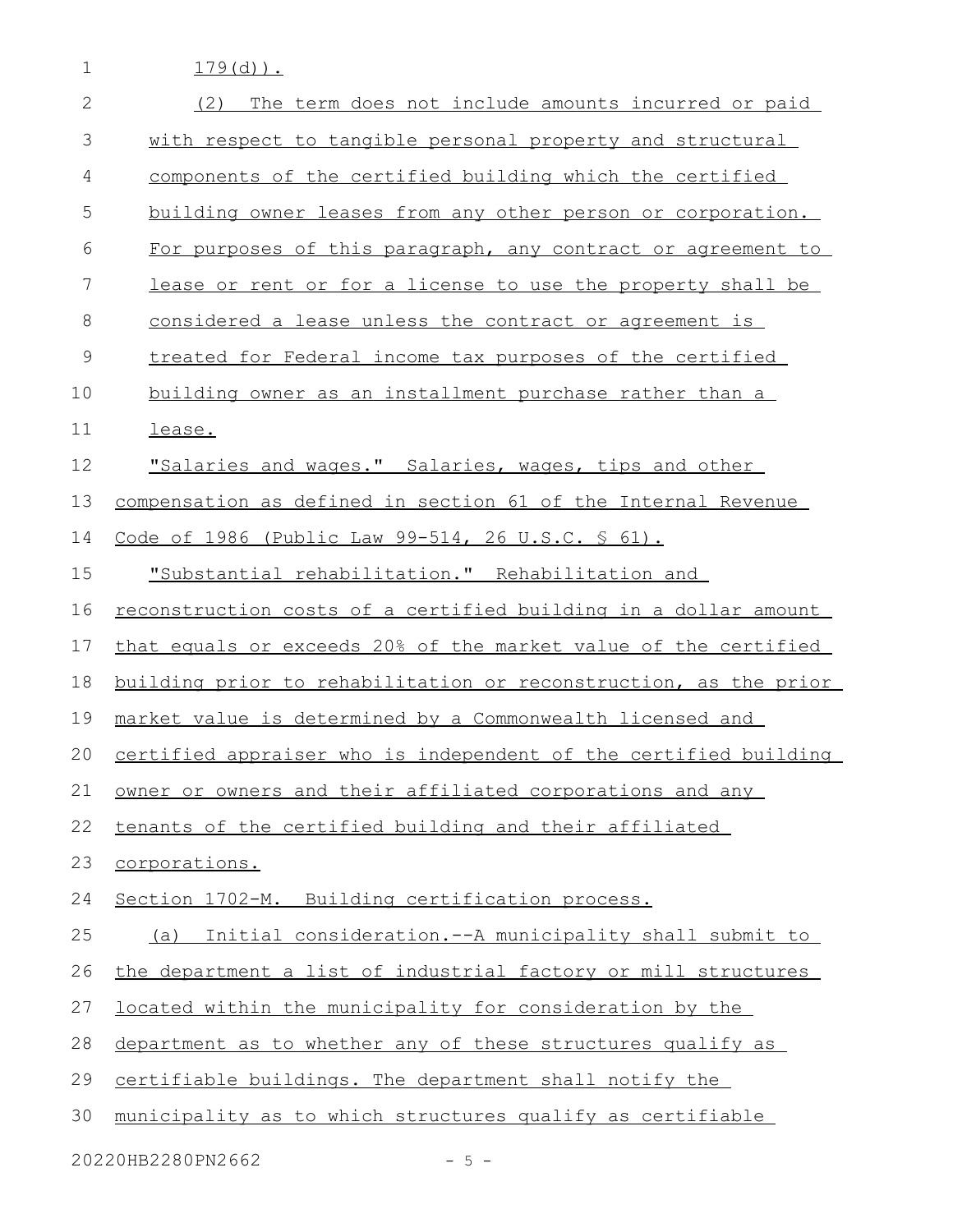1 buildings.

| $\mathbf{2}$  | Designation.--Eighteen months following the effective<br>(b)        |  |  |  |  |  |  |  |  |  |  |
|---------------|---------------------------------------------------------------------|--|--|--|--|--|--|--|--|--|--|
| 3             | date of this section, any building designated by the department     |  |  |  |  |  |  |  |  |  |  |
| 4             | as a certifiable building may be submitted by the municipality      |  |  |  |  |  |  |  |  |  |  |
| 5             | to the department for preliminary designation as a certified        |  |  |  |  |  |  |  |  |  |  |
| 6             | building if the municipality has given notice to the department:    |  |  |  |  |  |  |  |  |  |  |
| 7             | that within six months of the designation, the<br>(1)               |  |  |  |  |  |  |  |  |  |  |
| $8\,$         | municipality agrees to adopt an ordinance to:                       |  |  |  |  |  |  |  |  |  |  |
| $\mathcal{G}$ | expedite the building permit review and approval<br>$(\dot{\perp})$ |  |  |  |  |  |  |  |  |  |  |
| 10            | process required in the municipality for the                        |  |  |  |  |  |  |  |  |  |  |
| 11            | rehabilitation of certified buildings;                              |  |  |  |  |  |  |  |  |  |  |
| 12            | (ii) waive all building permit fees of the                          |  |  |  |  |  |  |  |  |  |  |
| 13            | municipality for the rehabilitation of certified                    |  |  |  |  |  |  |  |  |  |  |
| 14            | buildings;                                                          |  |  |  |  |  |  |  |  |  |  |
| 15            | provide design standards in the municipality<br>(iii)               |  |  |  |  |  |  |  |  |  |  |
| 16            | which encourage historic preservation of certified                  |  |  |  |  |  |  |  |  |  |  |
| 17            | buildings and that conform to rehabilitation design                 |  |  |  |  |  |  |  |  |  |  |
| 18            | standards developed and recommended by the Pennsylvania             |  |  |  |  |  |  |  |  |  |  |
| 19            | Historical and Museum Commission and the United States              |  |  |  |  |  |  |  |  |  |  |
| 20            | Secretary of the Interior's Standards for the Treatment             |  |  |  |  |  |  |  |  |  |  |
| 21            | of Historic Properties; and                                         |  |  |  |  |  |  |  |  |  |  |
| 22            | require the review and approval by the<br>(iv)                      |  |  |  |  |  |  |  |  |  |  |
| 23            | Pennsylvania Historical and Museum Commission be obtained           |  |  |  |  |  |  |  |  |  |  |
| 24            | for the rehabilitation of any certified building in the             |  |  |  |  |  |  |  |  |  |  |
| 25            | municipality;                                                       |  |  |  |  |  |  |  |  |  |  |
| 26            | that within six months of the designation, the<br>(2)               |  |  |  |  |  |  |  |  |  |  |
| 27            | municipality agrees to establish a program for eligible             |  |  |  |  |  |  |  |  |  |  |
| 28            | businesses which coordinates the economic development               |  |  |  |  |  |  |  |  |  |  |
| 29            | activities of State and local business assistance programs          |  |  |  |  |  |  |  |  |  |  |
| 30            | and agencies; and                                                   |  |  |  |  |  |  |  |  |  |  |

20220HB2280PN2662 - 6 -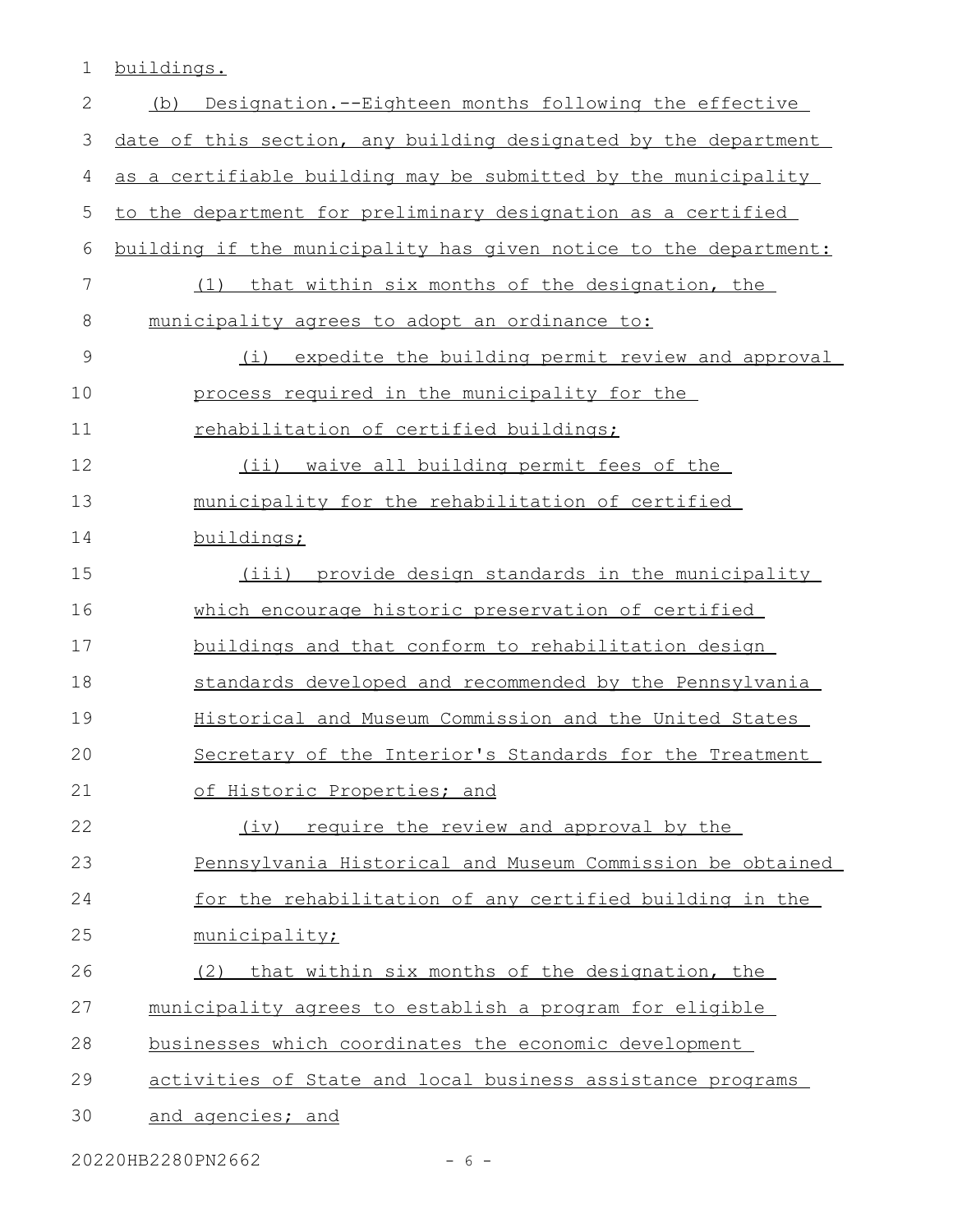| $\mathbf 1$   | that the building has been determined eligible for<br>(3)          |  |  |  |  |  |  |  |  |
|---------------|--------------------------------------------------------------------|--|--|--|--|--|--|--|--|
| 2             | listing on the National Register of Historic Places or is          |  |  |  |  |  |  |  |  |
| 3             | already listed on the National Register of Historic Places.        |  |  |  |  |  |  |  |  |
| 4             | Treatment as separate building. -- A portion of a building<br>(C)  |  |  |  |  |  |  |  |  |
| 5             | may be treated as a separate building for purposes of this         |  |  |  |  |  |  |  |  |
| 6             | <u>article if:</u>                                                 |  |  |  |  |  |  |  |  |
| 7             | (1) it consists of a clearly identifiable part of a                |  |  |  |  |  |  |  |  |
| 8             | certifiable building, including, without limitation, one or        |  |  |  |  |  |  |  |  |
| $\mathcal{G}$ | more wings, stories or other separable portions of a               |  |  |  |  |  |  |  |  |
| 10            | certifiable building;                                              |  |  |  |  |  |  |  |  |
| 11            | (2) it is held by a single owner, whether in fee or as a           |  |  |  |  |  |  |  |  |
| 12            | condominium, cooperative or leasehold interest; and                |  |  |  |  |  |  |  |  |
| 13            | (3) at least one eligible business reasonably could be             |  |  |  |  |  |  |  |  |
| 14            | operated within the confines of the portion of the building.       |  |  |  |  |  |  |  |  |
| 15            | Section 1703-M. Notice of final designation of certified           |  |  |  |  |  |  |  |  |
| 16            | building.                                                          |  |  |  |  |  |  |  |  |
| 17            | Upon notice to the department that the municipality has            |  |  |  |  |  |  |  |  |
| 18            | satisfied the requirements of section 1702-M(b) (1) and (2), the   |  |  |  |  |  |  |  |  |
| 19            | department shall provide to the municipality and to the            |  |  |  |  |  |  |  |  |
|               | 20 certified building owner a written notice of final designation, |  |  |  |  |  |  |  |  |
| 21            | which notice shall include a statement that an independent         |  |  |  |  |  |  |  |  |
| 22            | appraisal is required in order to document substantial             |  |  |  |  |  |  |  |  |
| 23            | rehabilitation.                                                    |  |  |  |  |  |  |  |  |
| 24            | Section 1704-M. Certified building rehabilitation.                 |  |  |  |  |  |  |  |  |
| 25            | (a) General rule.--A certified building shall be treated as        |  |  |  |  |  |  |  |  |
| 26            | having been substantially rehabilitated only if the                |  |  |  |  |  |  |  |  |
| 27            | reconstruction and rehabilitation expenditures incurred during     |  |  |  |  |  |  |  |  |
| 28            | the 24-month period selected by the certified building owner and   |  |  |  |  |  |  |  |  |
| 29            | ending with or within the taxable year in which the                |  |  |  |  |  |  |  |  |
| 30            | rehabilitated certified building is first placed in service by     |  |  |  |  |  |  |  |  |
|               | 20220HB2280PN2662<br>$-7-$                                         |  |  |  |  |  |  |  |  |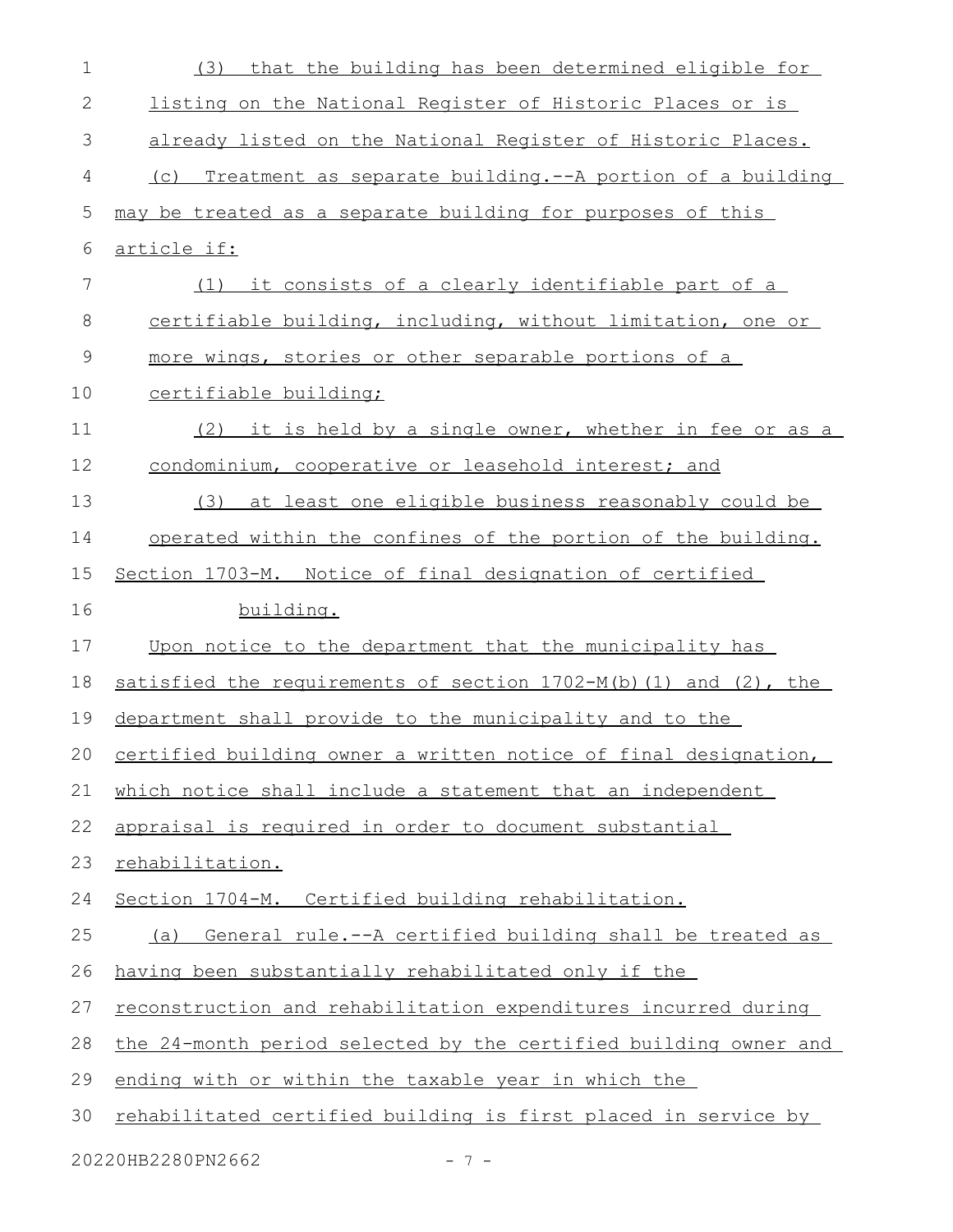| 1  | the certified building owner meet the definition of "substantial |
|----|------------------------------------------------------------------|
| 2  | rehabilitation." For purposes of determining whether the         |
| 3  | certified building has been substantially rehabilitated, the     |
| 4  | market value of the certified building shall be determined at    |
| 5  | the beginning of the first day of the 24-month period.           |
| 6  | (b) Special rule for phased rehabilitation.--In the case of      |
| 7  | any rehabilitation which may reasonably be expected to be        |
| 8  | completed in phases set forth in architectural, engineering and  |
| 9  | relevant historic preservation plans, documentation and          |
| 10 | specifications completed before the rehabilitation begins,       |
| 11 | subsection (a) shall be applied by substituting a 60-month       |
| 12 | period for the 24-month period.                                  |
| 13 | Section 1705-M. Tax credit.                                      |
| 14 | General rule.--A certified building owner may be allowed<br>(a)  |
| 15 | a tax credit against the qualified tax liability of the owner.   |
| 16 | (b) Eligible costs.--The taxpayer may claim a tax credit for     |
| 17 | the rehabilitation and reconstruction costs of a certified       |
| 18 | building which has been substantially rehabilitated. Once        |
| 19 | substantial rehabilitation is established by the taxpayer, the   |
|    | 20 taxpayer may claim a tax credit for all rehabilitation and    |
| 21 | reconstruction costs incurred with respect to the certified      |
| 22 | building within five years from the date of final designation of |
| 23 | the certified building under section 1703-M.                     |
| 24 | (c) Amount.--The tax credit shall be 25% of the                  |
| 25 | rehabilitation and reconstruction costs of the certified         |
| 26 | building. The tax credit shall be allowable in the year the      |
| 27 | substantially rehabilitated certified building is first placed   |
| 28 | into service, which is the year in which, under the taxpayer's   |
| 29 | depreciation practice, the period for depreciation with respect  |
| 30 | to the property begins or the year in which the property is      |

20220HB2280PN2662 - 8 -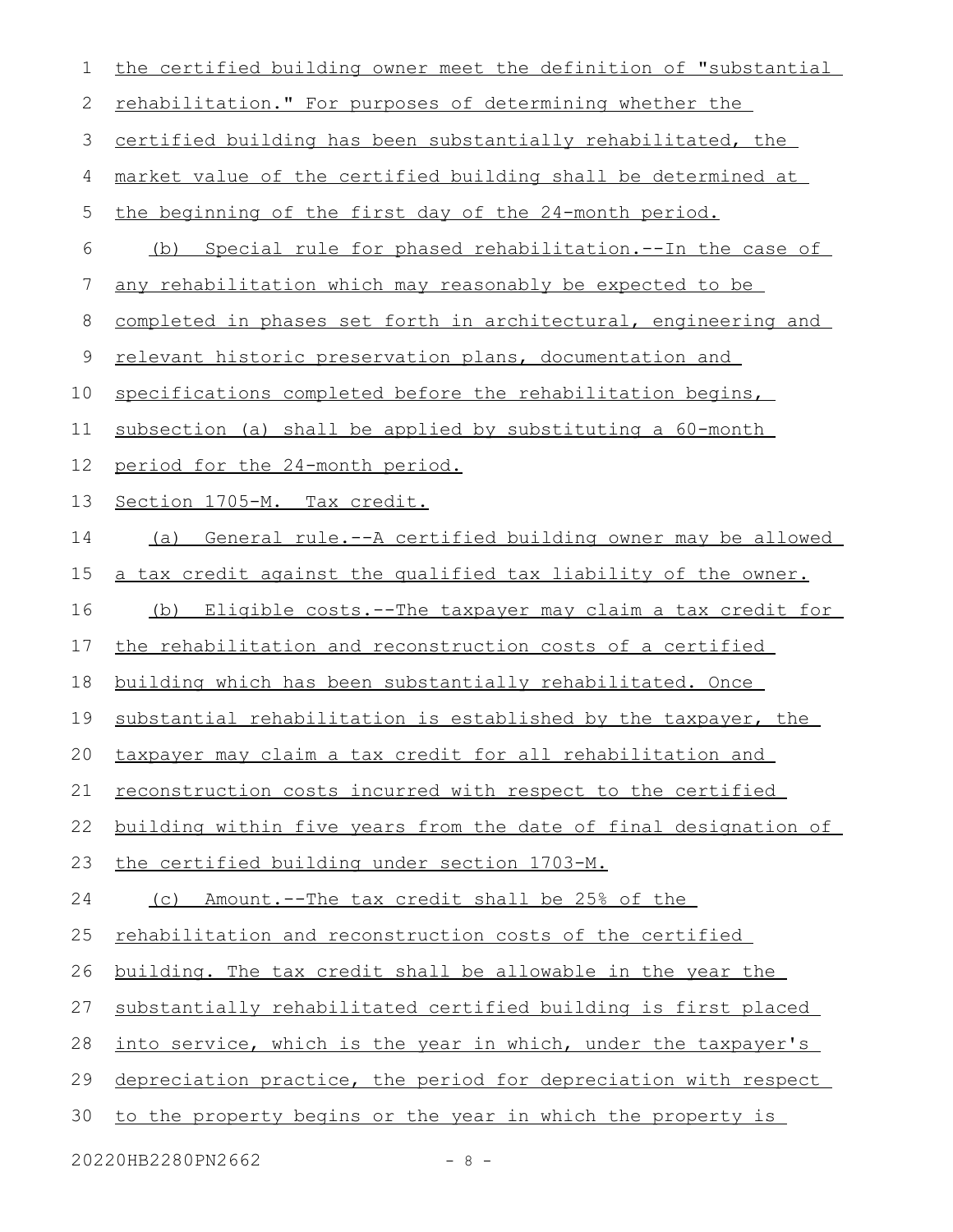| $\mathbf 1$ | placed in a condition or state of readiness and availability for |  |  |  |  |  |  |  |  |
|-------------|------------------------------------------------------------------|--|--|--|--|--|--|--|--|
| 2           | its specifically assigned function, whichever is earlier.        |  |  |  |  |  |  |  |  |
| 3           | (d) Limitations.--Amounts of unused tax credit may be            |  |  |  |  |  |  |  |  |
| 4           | carried over and offset against the taxpayer's qualified tax     |  |  |  |  |  |  |  |  |
| 5           | liability for a period not to exceed the following seven taxable |  |  |  |  |  |  |  |  |
| 6           | years. A taxpayer is not entitled to carry back, obtain a refund |  |  |  |  |  |  |  |  |
| 7           | for, sell or assign an unused tax credit.                        |  |  |  |  |  |  |  |  |
| 8           | Section 1706-M. Business tax credit.                             |  |  |  |  |  |  |  |  |
| $\mathsf 9$ | A taxpayer who owns and operates an eligible business within     |  |  |  |  |  |  |  |  |
| 10          | a certified building that has been substantially rehabilitated   |  |  |  |  |  |  |  |  |
| 11          | is allowed a tax credit against the qualified tax liability of   |  |  |  |  |  |  |  |  |
| 12          | the taxpayer as follows:                                         |  |  |  |  |  |  |  |  |
| 13          | A tax credit equal to 100% of the total amount of<br>(1)         |  |  |  |  |  |  |  |  |
| 14          | Pennsylvania salaries and wages as are paid to qualified         |  |  |  |  |  |  |  |  |
| 15          | employees in excess of Pennsylvania salaries and wages paid      |  |  |  |  |  |  |  |  |
| 16          | to the same employees in the prior calendar year. The maximum    |  |  |  |  |  |  |  |  |
| 17          | tax credit allowable per taxable year under the provisions of    |  |  |  |  |  |  |  |  |
| 18          | this paragraph is \$5,000 per qualified employee.                |  |  |  |  |  |  |  |  |
| 19          | A tax credit provided in paragraph (1) shall not<br>(2)          |  |  |  |  |  |  |  |  |
| 20          | offset any tax liability in years other than the year in         |  |  |  |  |  |  |  |  |
| 21          | which the taxpayer qualifies for the tax credit. A taxpayer      |  |  |  |  |  |  |  |  |
| 22          | is not entitled to carry back, obtain a refund of, sell or       |  |  |  |  |  |  |  |  |
| 23          | assign an unused tax credit.                                     |  |  |  |  |  |  |  |  |
| 24          | In the case of multiple business owners, the tax<br>(3)          |  |  |  |  |  |  |  |  |
| 25          | credit provided in paragraph (1) is apportioned according to     |  |  |  |  |  |  |  |  |
| 26          | the ownership interests of the eligible business.                |  |  |  |  |  |  |  |  |
| 27          | Section 1707-M. Interest income.                                 |  |  |  |  |  |  |  |  |
| 28          | (a) Loans to eligible businesses.--A taxpayer is allowed a       |  |  |  |  |  |  |  |  |
| 29          | tax credit of 10% of the qualified tax liability of the taxpayer |  |  |  |  |  |  |  |  |
| 30          | for interest earned and paid on loans made to eligible           |  |  |  |  |  |  |  |  |

20220HB2280PN2662 - 9 -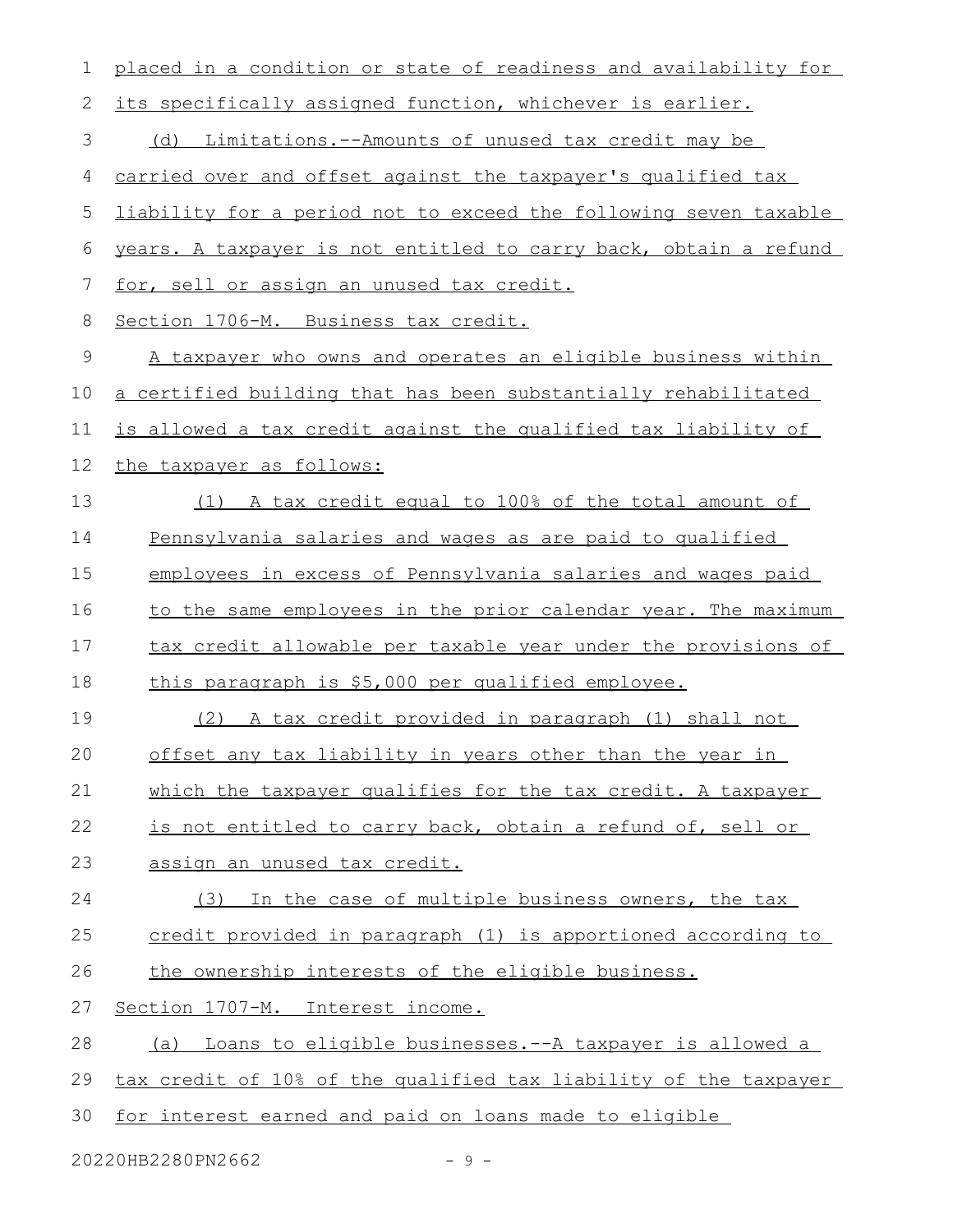| 1  | businesses, solely and exclusively for expenditures within the       |  |  |  |  |  |  |  |
|----|----------------------------------------------------------------------|--|--|--|--|--|--|--|
| 2  | certified building.                                                  |  |  |  |  |  |  |  |
| 3  | Loans for substantial rehabilitation.--The taxpayer is<br>(b)        |  |  |  |  |  |  |  |
| 4  | further allowed a tax credit of 100% of the qualified tax            |  |  |  |  |  |  |  |
| 5  | liability of the taxpayer for interest earned on loans made          |  |  |  |  |  |  |  |
| 6  | solely and exclusively for the purpose of substantial                |  |  |  |  |  |  |  |
| 7  | rehabilitation.                                                      |  |  |  |  |  |  |  |
| 8  | <u>Limitation.--A tax credit under this section shall not</u><br>(C) |  |  |  |  |  |  |  |
| 9  | offset any tax liability in taxable years other than the year in     |  |  |  |  |  |  |  |
| 10 | which the taxpayer qualifies for the tax credit. A taxpayer is       |  |  |  |  |  |  |  |
| 11 | not entitled to carry back, obtain a refund of, sell or assign       |  |  |  |  |  |  |  |
| 12 | an unused tax credit.                                                |  |  |  |  |  |  |  |
| 13 | (d) Amount.--The taxpayer is allowed a maximum tax credit of         |  |  |  |  |  |  |  |
| 14 | \$10,000 per taxable year under subsection (a). The taxpayer is      |  |  |  |  |  |  |  |
| 15 | allowed a maximum tax credit of \$20,000 per taxable year under      |  |  |  |  |  |  |  |
| 16 | subsection (b).                                                      |  |  |  |  |  |  |  |
| 17 | Section 1708-M. Revocation of certification.                         |  |  |  |  |  |  |  |
| 18 | The department may revoke the certification of any building          |  |  |  |  |  |  |  |
| 19 | certified under section 1703-M, and may revoke the eligibility       |  |  |  |  |  |  |  |
|    | 20 of any business defined as an eligible business, for              |  |  |  |  |  |  |  |
| 21 | noncompliance with the provisions of this article.                   |  |  |  |  |  |  |  |
| 22 | Section 1709-M. Limitation.                                          |  |  |  |  |  |  |  |
| 23 | The total aggregate amount of tax credits approved under this        |  |  |  |  |  |  |  |
| 24 | article shall not exceed \$10,000,000 in a fiscal year.              |  |  |  |  |  |  |  |
| 25 | Section 1710-M. Penalties.                                           |  |  |  |  |  |  |  |
| 26 | (a) Failure to maintain operations.--A certified building            |  |  |  |  |  |  |  |
| 27 | owner that receives a tax credit and fails to substantially          |  |  |  |  |  |  |  |
| 28 | maintain existing operations in the certified building for which     |  |  |  |  |  |  |  |
| 29 | the tax credit is claimed for a period of five years from the        |  |  |  |  |  |  |  |
| 30 | date the tax credit is first allowable shall be required to          |  |  |  |  |  |  |  |
|    | 20220HB2280PN2662<br>$-10 -$                                         |  |  |  |  |  |  |  |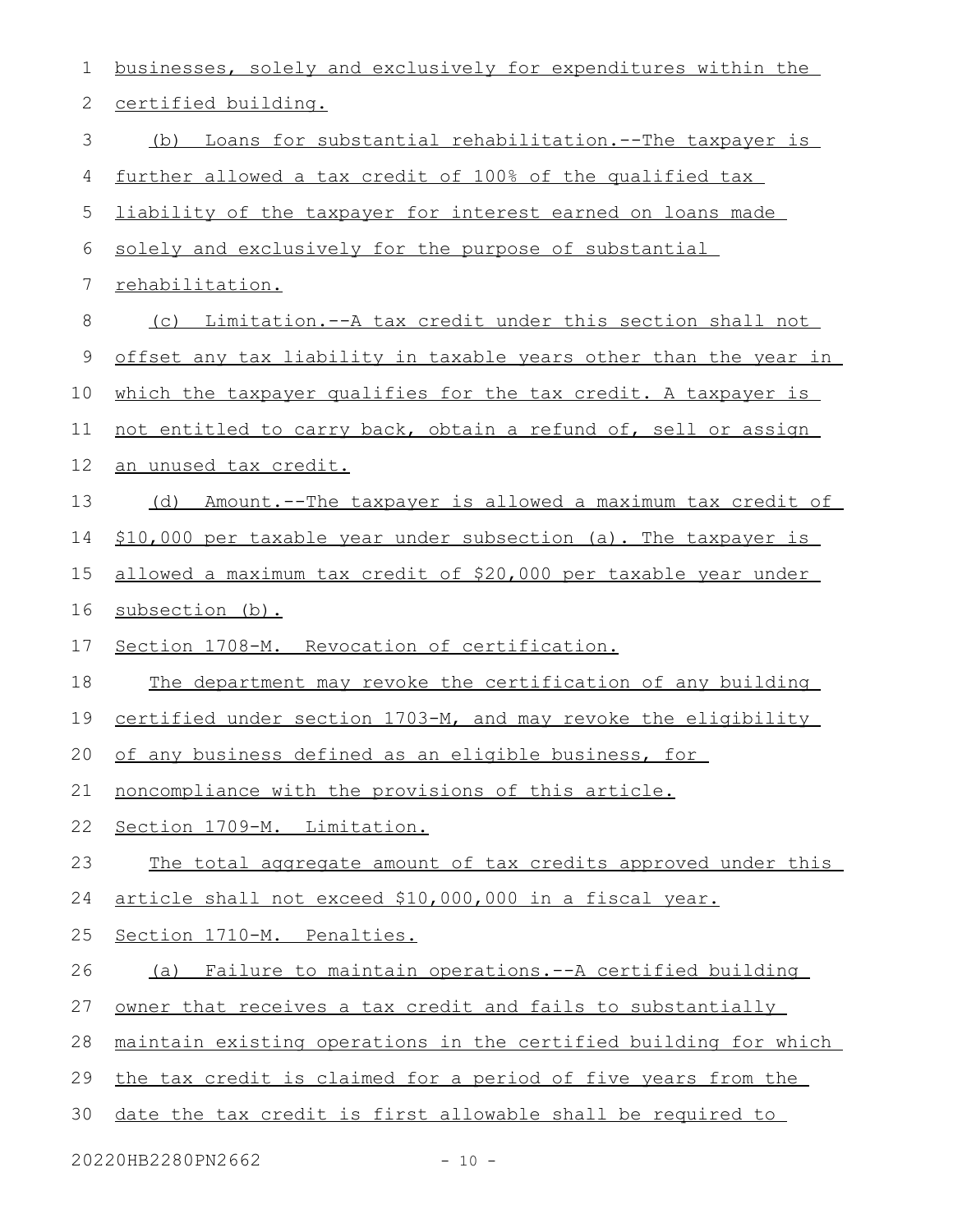| 1  | refund to the Commonwealth the total amount of credit or credits     |  |  |  |  |  |  |  |  |
|----|----------------------------------------------------------------------|--|--|--|--|--|--|--|--|
| 2  | granted.                                                             |  |  |  |  |  |  |  |  |
| 3  | <u>Waiver.--The department may waive the penalty outlined</u><br>(b) |  |  |  |  |  |  |  |  |
| 4  | in subsection (a) if it is determined that a certified building      |  |  |  |  |  |  |  |  |
| 5  | owner's operations were not maintained because of circumstances      |  |  |  |  |  |  |  |  |
| 6  | beyond the owner's control, which circumstances include natural      |  |  |  |  |  |  |  |  |
| 7  | disasters, unforeseen industry trends or a loss of a major           |  |  |  |  |  |  |  |  |
| 8  | supplier or market.                                                  |  |  |  |  |  |  |  |  |
| 9  | Section 1711-M. Requlations.                                         |  |  |  |  |  |  |  |  |
| 10 | The department shall promulgate regulations as may be                |  |  |  |  |  |  |  |  |
| 11 | necessary to administer this article.                                |  |  |  |  |  |  |  |  |
| 12 | Section 1712-M. Report to General Assembly.                          |  |  |  |  |  |  |  |  |
| 13 | (a) Report.--No later than June 1, 2023, and September 1 of          |  |  |  |  |  |  |  |  |
| 14 | each year thereafter, the Secretary of Community and Economic        |  |  |  |  |  |  |  |  |
| 15 | Development shall submit a report to the General Assembly            |  |  |  |  |  |  |  |  |
| 16 | summarizing the effectiveness of the tax credits provided by         |  |  |  |  |  |  |  |  |
| 17 | this article. The report shall include the names of all              |  |  |  |  |  |  |  |  |
| 18 | taxpayers utilizing any tax credit under this article as of the      |  |  |  |  |  |  |  |  |
| 19 | <u>date of the report and the amount of credit approved for and</u>  |  |  |  |  |  |  |  |  |
|    | 20 utilized by each taxpayer. The report may also include any        |  |  |  |  |  |  |  |  |
| 21 | recommendations for changes in the calculation or administration     |  |  |  |  |  |  |  |  |
| 22 | of the tax credits. The report shall be submitted to the             |  |  |  |  |  |  |  |  |
| 23 | chairperson and minority chairperson of the Appropriations           |  |  |  |  |  |  |  |  |
| 24 | Committee of the Senate, the chairperson and minority                |  |  |  |  |  |  |  |  |
| 25 | chairperson of the Finance Committee of the Senate, the              |  |  |  |  |  |  |  |  |
| 26 | chairperson and minority chairperson of the Appropriations           |  |  |  |  |  |  |  |  |
| 27 | Committee of the House of Representatives and the chairperson        |  |  |  |  |  |  |  |  |
| 28 | and minority chairperson of the Finance Committee of the House       |  |  |  |  |  |  |  |  |
| 29 | of Representatives.                                                  |  |  |  |  |  |  |  |  |
| 30 | (b) Public information.--Notwithstanding any law providing           |  |  |  |  |  |  |  |  |